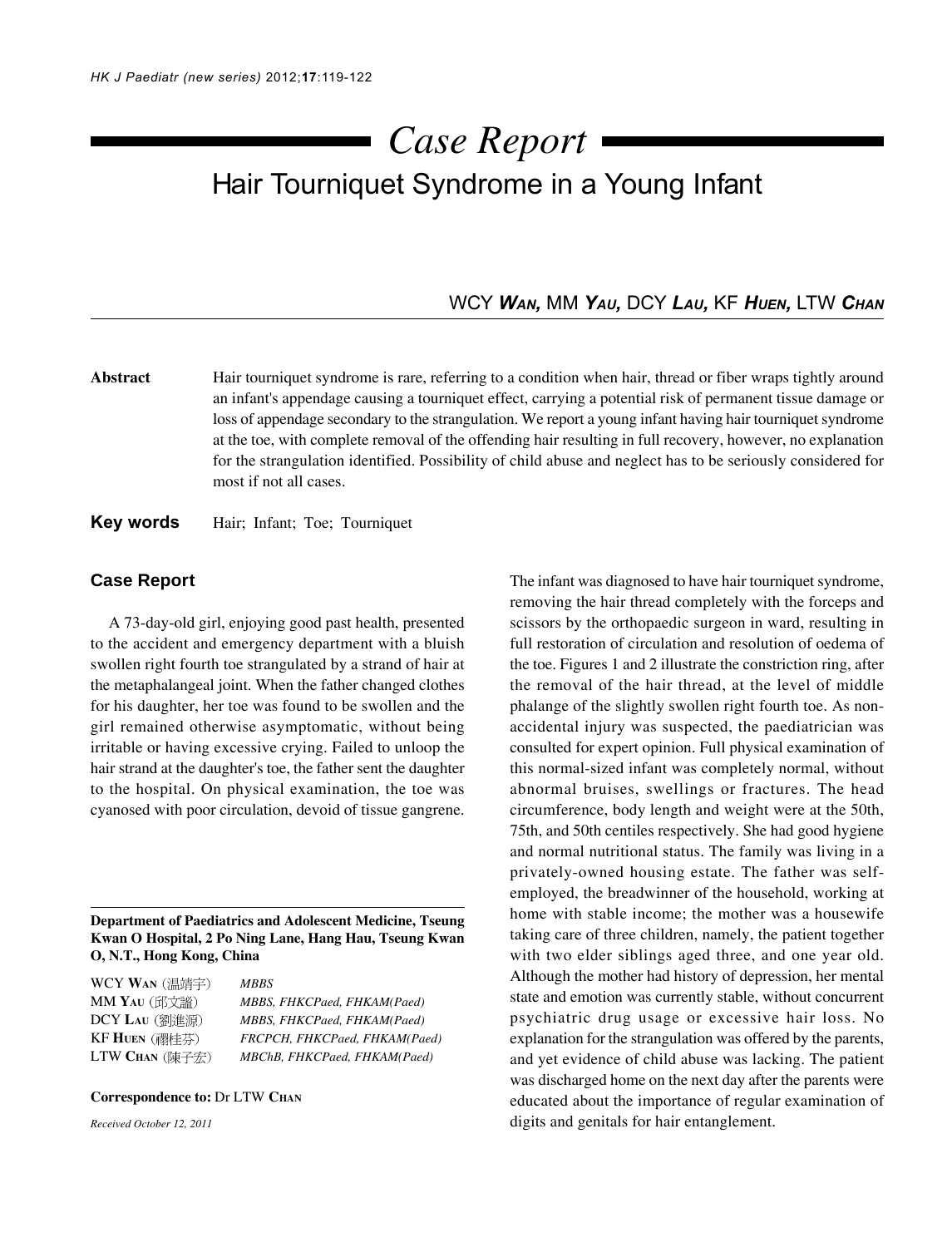Figure 1 Constriction ring at right fourth toe with mild soft tissue swelling around.



**Figure 2** Constriction ring at another angle.

## **Discussion**

Hair or hair-thread tourniquet syndrome is the term coined to describe the condition when hair, thread or fiber wraps tightly around an infant's appendage causing a tourniquet effect.1 The earliest account of hair strangulation was reported in 1832 by Dr G who removed a hair band around the penis in a one-month-old infant.<sup>2</sup> This was in fact a child abuse case wherein the hair thread was placed by a revengeful nurse who had been recently dismissed from her duty. Tourniquet syndrome occurs infrequently, and the incidence is not known.<sup>3</sup> Claudet et al<sup>4</sup> described the epidemiology of a group of children admitted to a paediatric emergency department for tourniquet syndrome over a six year period: the mean age was 5.5 months among

the 57 patients, and Barton et  $al<sup>5</sup>$  reviewed 32 papers published before 1988 and collected 66 cases suffering from tourniquet syndrome: the median ages of patients were four months, two years, and three weeks for toe, external genitalia and finger groups respectively. These two papers represented the largest case series on hair tourniquet syndrome in the literatures. The apparent rare occurrence of the syndrome is probably underestimated as the patients may have sought medical attention from various medical disciplines: paediatricians, general practitioners, orthopaedic surgeons and doctors from the accident and emergency department. Our 73-day-old patient was firstly brought to the accident and emergency department, then referred to the orthopaedic surgeon and was finally under the care of us, paediatric team.

For tourniquet syndrome, toes and fingers are the most common sites of involvement while strangulations of genitals, notably penis and clitoris, or labial majora, have also been reported.4,5 Claudet found that majority of the tourniquet syndrome cases (95%) involved toes while the remaining common sites were penis and labial majora.4 Barton found that 28 cases (43%) involved toes, 22 cases (33%) involved the external genitalia among which great majority (95%) affecting the penis whereas only one case affecting female genitalia, and 16 cases (24%) involved the fingers.5 Moreover, they found that the third toe and middle finger were at greatest risk, followed by the index finger and second toe. Instead, our patient had strangulation at right fourth toe. The disparity in epidemiology of body parts involvement could be explained by the difference in data collection methods: Claudet revealed a single-centered experience while Barton's study represented a collection of reported cases in the literature.

Hair, the culprit in our case, was the chief offending agent concluded in both Claudet's study, noting that hair responsible for 95% of all cases;<sup>4</sup> and Barton's study, noting that hair responsible for 79% of toe cases, 95% for genital cases, and thread responsible for 80% of the finger cases.5 Human hair, stretched when wets, and contracted and tightened when dries, is special in causing tourniquet effect as it is extremely thin with a tensile strength of greater than 29,000 lbs/square inch.<sup>6</sup> While string and hair are equally as dangerous, hair is often more worse because it can wrap around an infant's toe so tightly that the skin folds over the hair. As the peak incidence for toe tourniquet syndrome was at around four months of age, correlation with the period of maternal post-partum alopecia was postulated,<sup>1</sup> during which the infant wallowed in the mother's hair or in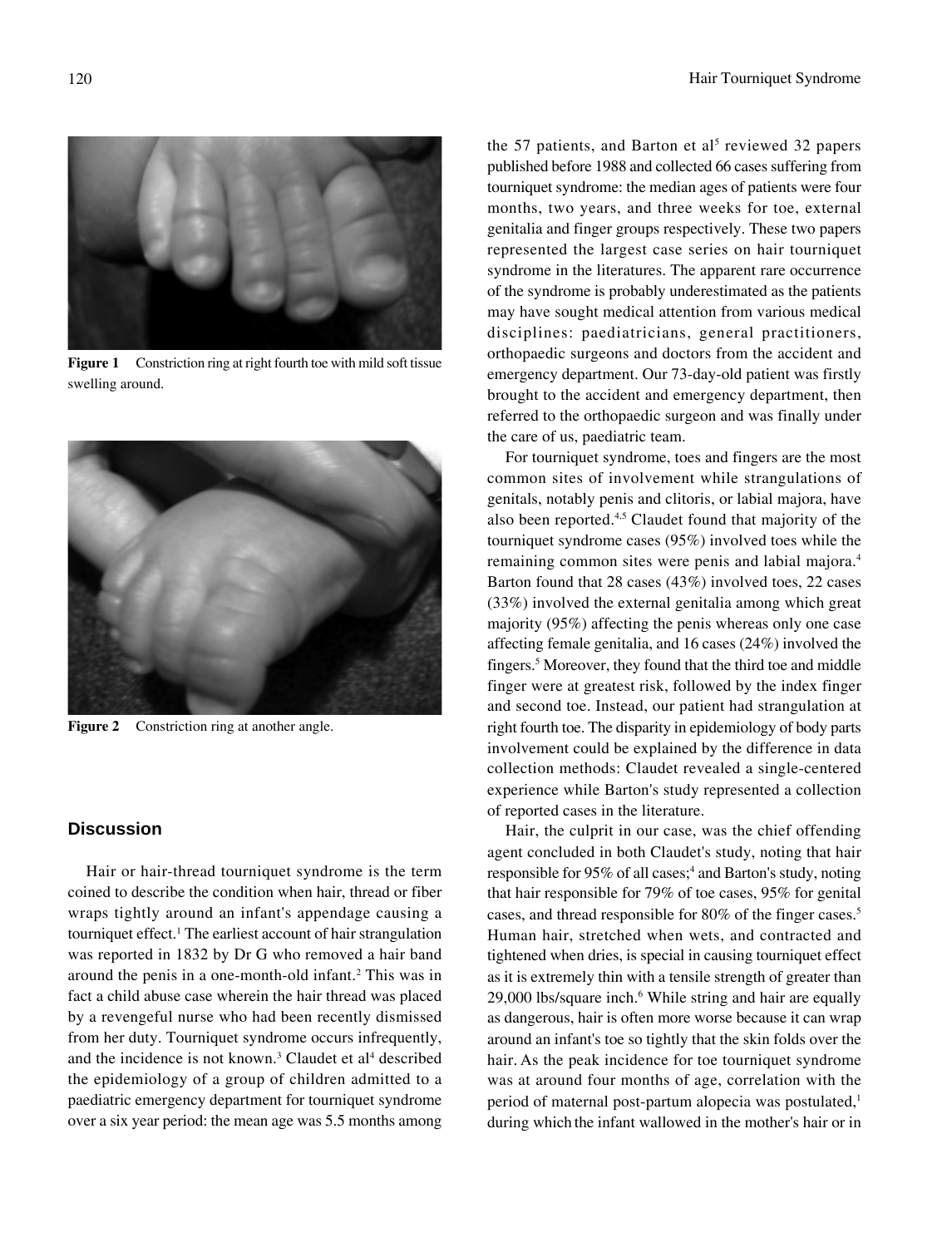the fabric of sleeping bags, socks or mittens. Garments, having undergone repeated washing, are believed to cause strangulation of the digits easier as the threads have been frayed out. In our case, conversely, the mother had no history of excessive hair dropping, nor did our patient wear any socks. No explanation for the strangulation was identified.

Early recognition of diagnosing hair tourniquet syndrome is deemed necessary as strangulation of appendages can be a surgical emergency in which permanent tissue damage or loss of appendage can occur.7 Unfortunately, a delay of three or four days in diagnosis is common because irritability may be the only presenting symptom in a young infant who usually presents with excessive crying or redness of the extremity.<sup>1,8</sup> If the texture of the constricting material is fine and occult, such as hair, initial presentation can only be swelling and redness of the affected part of the body. Lymphoedema produced impedes venous drainage, causing more oedema, and eventually compromises arterial circulation to the tissue leading to tissue gangrene.<sup>9</sup> The hair fiber may even cut through the oedematous skin, then deeply embeds in the subcutaneous tissue, and subsequently epithelializes in the skin, making the hair thread obscured and further delaying the diagnosis. High index of suspicion of hair tourniquet syndrome therefore has to be taken. Fortunately, the insult was diagnosed and treated early in our patient, without any permanent adverse consequences.

Conservative measures, removing the tourniquet, such as hair removal with fine forceps and scissors under magnification, or soaking the body part in depilatory cream to weaken the fibers, have been the standard of management for hair tourniquet syndrome.5,10 Nevertheless, conservative cuts using scalpels or needles in the accident and emergency department may not release all the constricting fibers as the involved body part may be swollen, and hence some authors advocate urgent complete release in the operating theatre.3 Thanks to the orthopaedic surgeon, the whole hair thread strangulating our patient's toe was successfully removed by fine forceps and scissors at bedside.

When a case of hair tourniquet syndrome in a young child is encountered, the lack of reasonable explanation and the presence of meticulous wrapping, if any, shall make non-accidental injury a possible cause. Professor Sir Samuel Roy Meadow, who first introduced the term Munchausen Syndrome by Proxy, gave some comments on tourniquet syndrome in 2004: *"The boundaries of child abuse are more* *and more extensive and abusive acts are recognised which are beyond the imagination of most people. It is correct to re-examine the cause of any unusual or strange condition and enquire whether it might be the result of deliberate harm or neglect"*. 11 In fact, the earliest reports of tourniquet syndrome as a form of child abuse could be dated back to 1832.2 A case series by Klusmann et al ascribed all five tourniquet syndrome cases to some form of child abuse.7 Without doubt, adopting a sensible and sensitive approach in handling young children presenting with unusual conditions is a must. Apart from taking a thorough history, performing a full physical examination, reviewing previous medical and social records, and liaising with relevant health professionals, different child care practices should be acknowledged, especially in a multicultural society, for instance, some tribes would wrap the penis to prevent nocturnal enuresis.11 Next, evidence of other abuse, other unusual events, and possible abuse of siblings should be looked for. Although Claudet found only one child abuse case among his collection of cases, 67% of the patients with hair tourniquet syndrome were already followed by child protective services with extreme poverty or living in poor housing with insufficient hygiene, signifying a possible association between hair tourniquet syndrome and poverty and poor hygiene.<sup>4</sup> Possible indicators of child abuse included genital strangulation, multiple and distant locations (e.g. toes and genitals), multiple and/or separated knots, as well as constrictive agents inconsistent with a safe environment for the child.<sup>1,4,5</sup> Despite data correlating nonaccidental injury with tourniquet syndrome in the literatures are deficient, child abuse has to be seriously considered for most if not all tourniquet cases. After all, reassessing the possibility of deliberate harm in every case is easier said than done as incorrect accusations of abuse may cause as much harm as failure to recognise.

As for all disease entities, prevention is always better than treatment and of the essence hair tourniquet syndrome can be preventable. First of all, postpartum mothers, particularly those with long hair, should be counseled about this rare condition and the possibility of excessive hair loss after delivery. Secondly, stringent measures of checking the toes and fingers by turning any covered clothing inside out after bathing or swimming before dressing the baby was suggested by Strahlman.<sup>1</sup> Needless to say, mothers should seek medical attention immediately if the first sign of entrapment or circulation compromise is noticed or suspected.